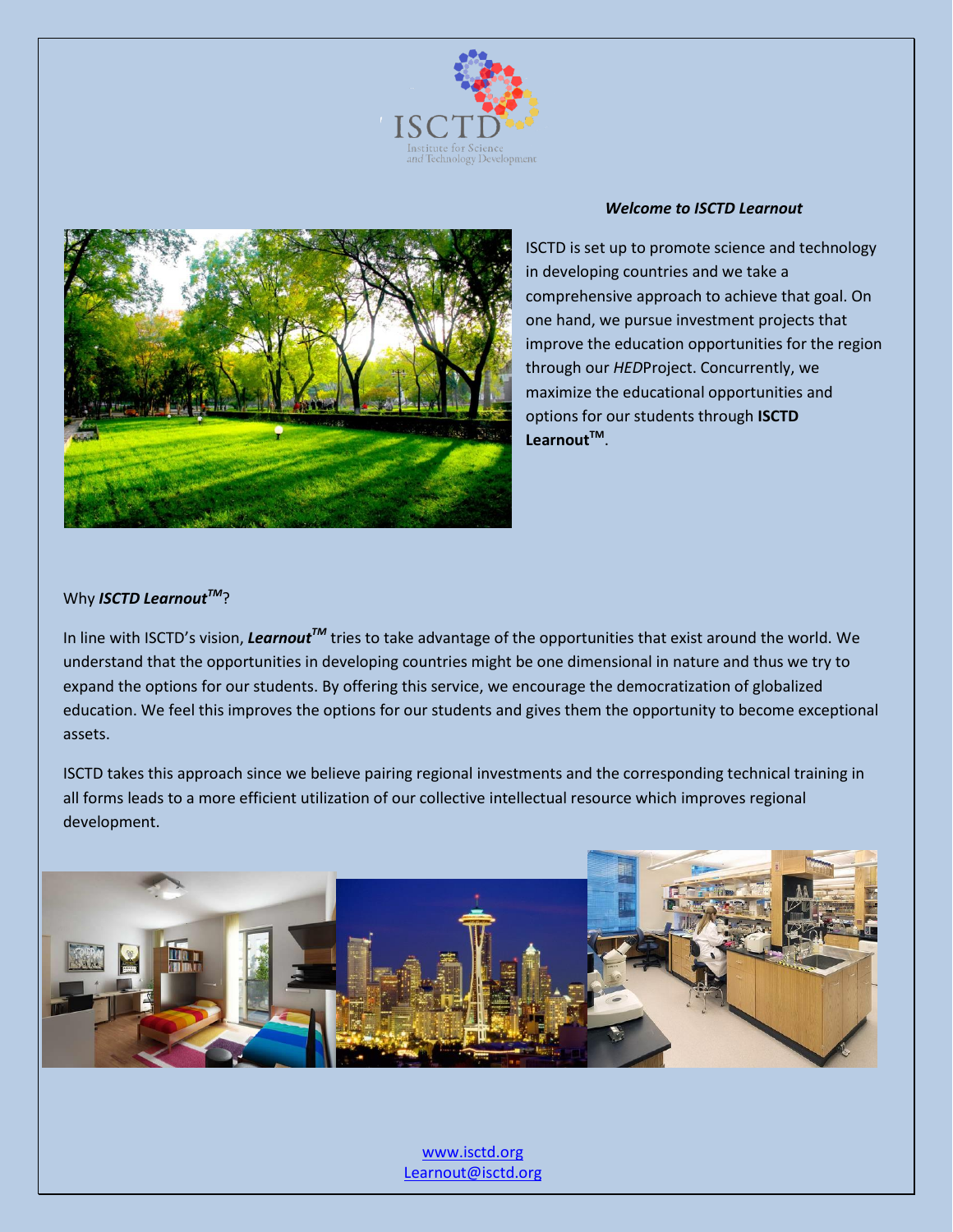

# **What LearnoutTM does?**

Learnout helps students maximize their potential through the following:

### *Choosing the right schools***.**

Learnout students profit from a team of experts, who are backed by an array of resources, research and systems that agencies don't have.

#### **Academic and Personal Support for International studies**

*LearnoutTM* does not simply facilitate applications for students; *LearnoutTM* provides complete support for students starting from the application process until the completion of their education program and even beyond. We accomplish this via our network of personnel, offices, and partners and through the resources of our parent organization, ISCTD.

#### *Education Optimization*

ISCTD currently has key personnel, offices and/or partners in several countries around the world. In addition, the organization is *continuously growing and expects to increase her presence in more places with time. This will help us offer the most options and provide the most comprehensive support for our students*

The countries include: U.S. (Boston, New York, Washington D.C., Virginia, Washington)

Canada (Toronto, Vancouver, Montreal)

*EU (UK, Ireland),* 

*Asia (China, Taiwan, South Korea, India)*

*Ghana*

#### *Counseling and Support*

**Stop for a visit**: Our counselors are located near many of our Preferred Placement Member Institutions (PPMI). If you have any questions or just need someone to talk to about your experience, you can simply ask for a meeting.

**Email us**: Alternatively, you can also email us at Learnout@isctd.org.

**Referral**: If our counselors are unable to assist you, we will make all effort to refer you to one of our capable partners.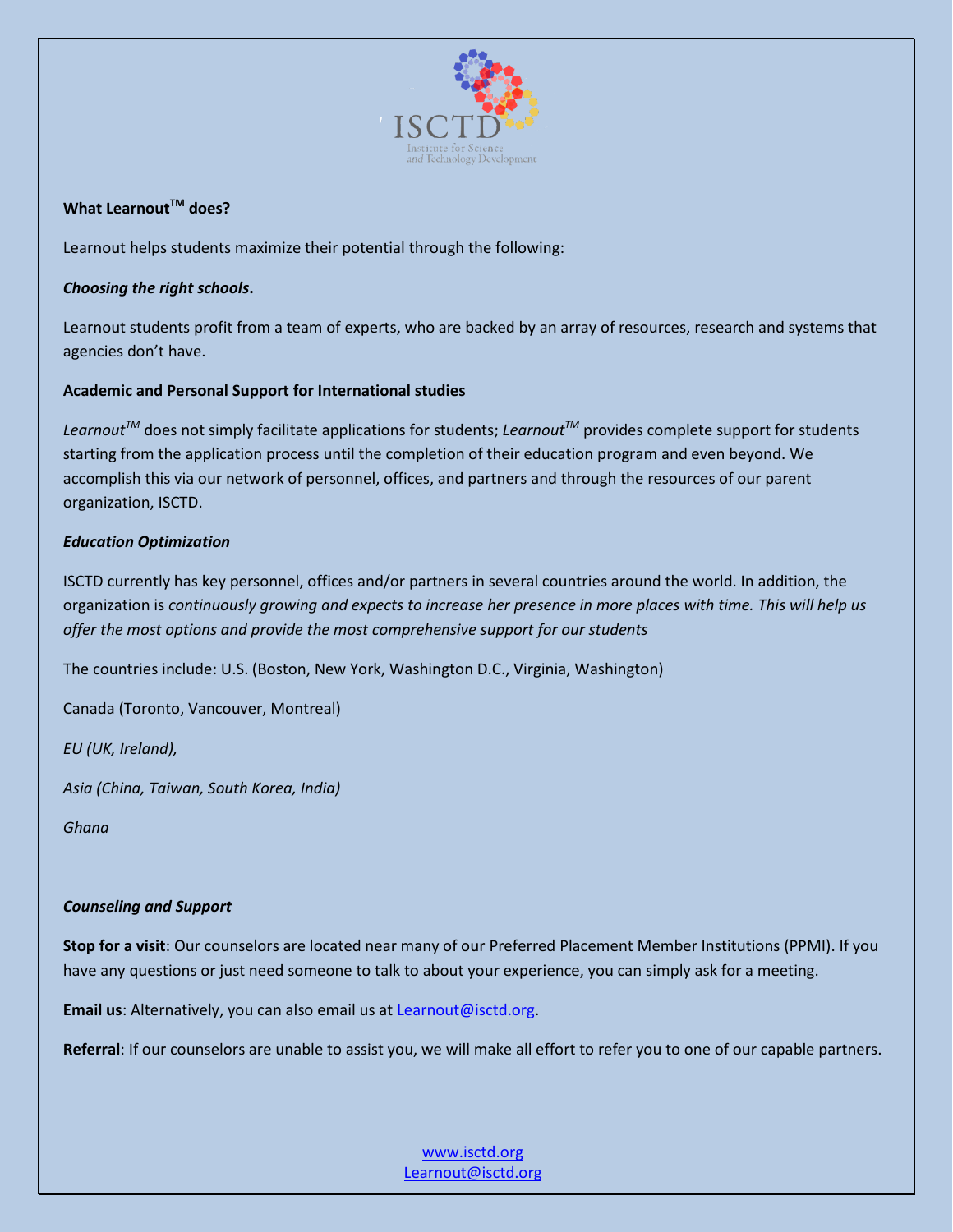

# **Preferred Placement Institutions**

Study Computer Engineering‖Computer Sciences‖Medicine‖Pharmacy‖Oil and Gas‖Mechanical Engineering‖ Electrical Engineering and many more courses at some of the best universities in North America‖EU‖Asia as a Preferred Placement Institution Candidate.

# **Benefits of being a Preferred Placement Institution Candidate**

- Guaranteed admission into our Preferred Placement Member Institutions
- Cheaper tuition and fees (See below)
- Access to Scholarships including PPI Scholarships and other external scholarship program
- Express Tuition payments (you can pay in your local currency through our local affiliates)
- Access to ISCTD Education Loans
- Access to ISCTD facilitated internships and work studies
- Academic support and counseling
- Participate in the Global Exchange program

#### **PPI Scholarship Competition**

PPI Scholarship is an annual scholarship program hosted by the **LearnoutTM** Entity of ISCTD. The recipients of the scholarship are given funds to cover tuition for their educational program. The funds can be used at any one of our Preferred Placement Member Institutions.

#### **Entry Fees** \$50

#### **Prizes**

 $1<sup>st</sup>$  Prize = \$25,000

2<sup>nd</sup> Prize =\$10,000

3 rd Prize =\$5,000

Note: If you wish to use the scholarship at a non-member Institution, please contact Learnout@isctd.org.

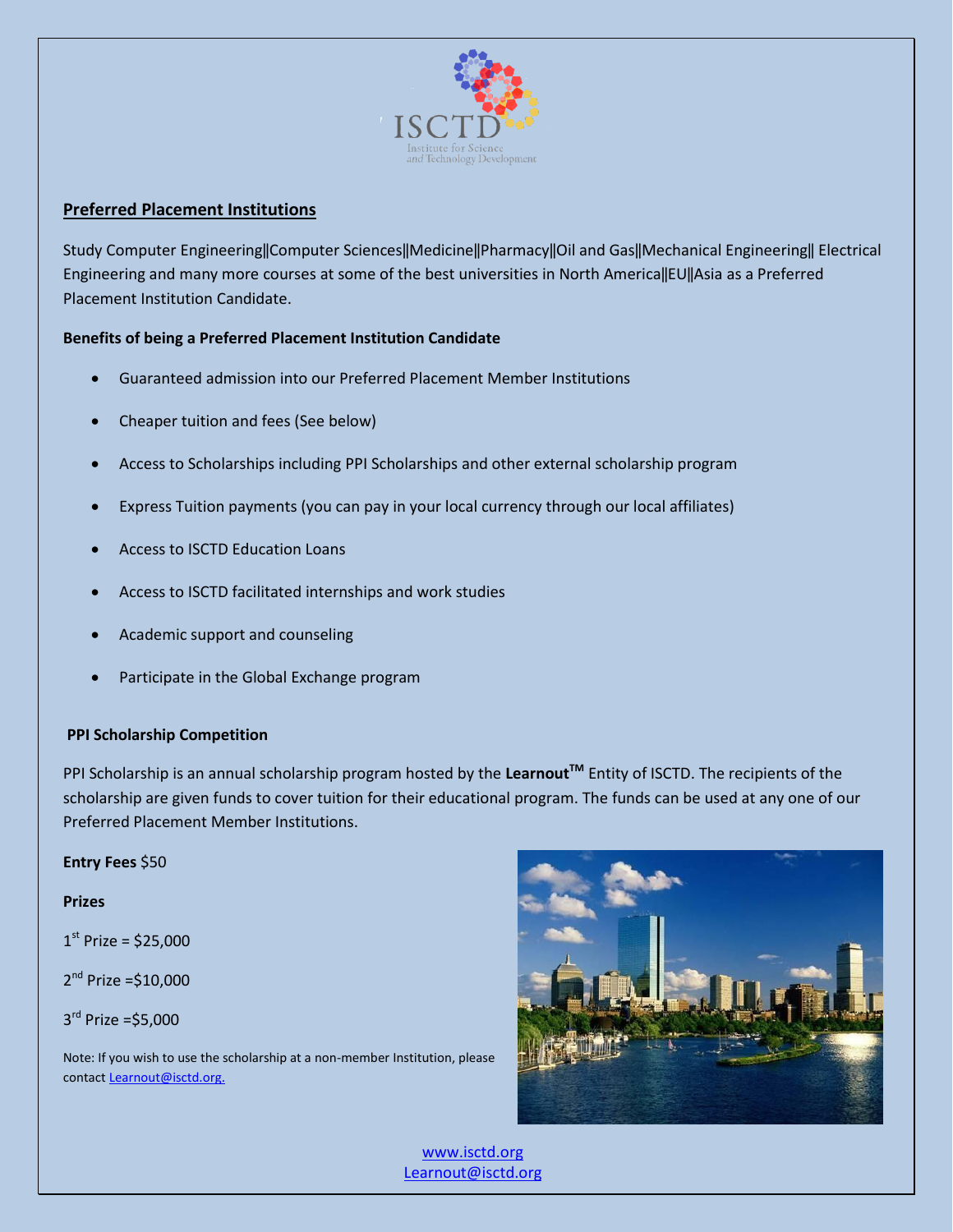

Listed below are *some* of our Preferred Placement Member Institutions (PPMI):

Note: This list is not exhaustive of all members of Learnout<sup>™</sup> PPI. In addition, Learnout<sup>™</sup> makes all effort to increase our PPMI in order to give you the best options for your educational pursuit. If a school you like is absent from our list, tell us about it.

# **United States**

| <b>New York</b>                               | <b>Massachusetts</b>                              |  |
|-----------------------------------------------|---------------------------------------------------|--|
| New York Institute of Technology www.nyit.edu | University of Massachusetts Amherst www.umass.edu |  |
| Stony Brook University www.stonybrook.edu     | University of Massachusetts Boston www.umb.edu    |  |
| University at Buffalo www.buffalo.edu         | Suffolk University www.suffolk.edu                |  |
| Long Island University www.liu.edu            | Brandeis University www.brandeis.edu              |  |
| Hofstra University www.hofstra.edu            | Northeastern University www.northeaster.edu       |  |
| Nassau Community College www.ncc.edu          | Wentworth www.wit.edu                             |  |
| Suffolk Community College www.sunysuffolk.edu |                                                   |  |
|                                               | Washington                                        |  |

#### **Washington**

University of Washington www.washington.edu Western Washington University www.wwu.edu

# **Canada**

# **Quebec**

Concordia University www.concordia.ca

McGill University www.mcgill.ca

# **Ontario**

University of Western Ontario www.uwo.ca

University of Waterloo www.uwaterloo.ca

Queens University www.queensu.ca

**British Columbia** Vancouver Island University www.viu.ca University of British Columbia www.ubc.ca Farleigh Dickinson University www.fdu.edu